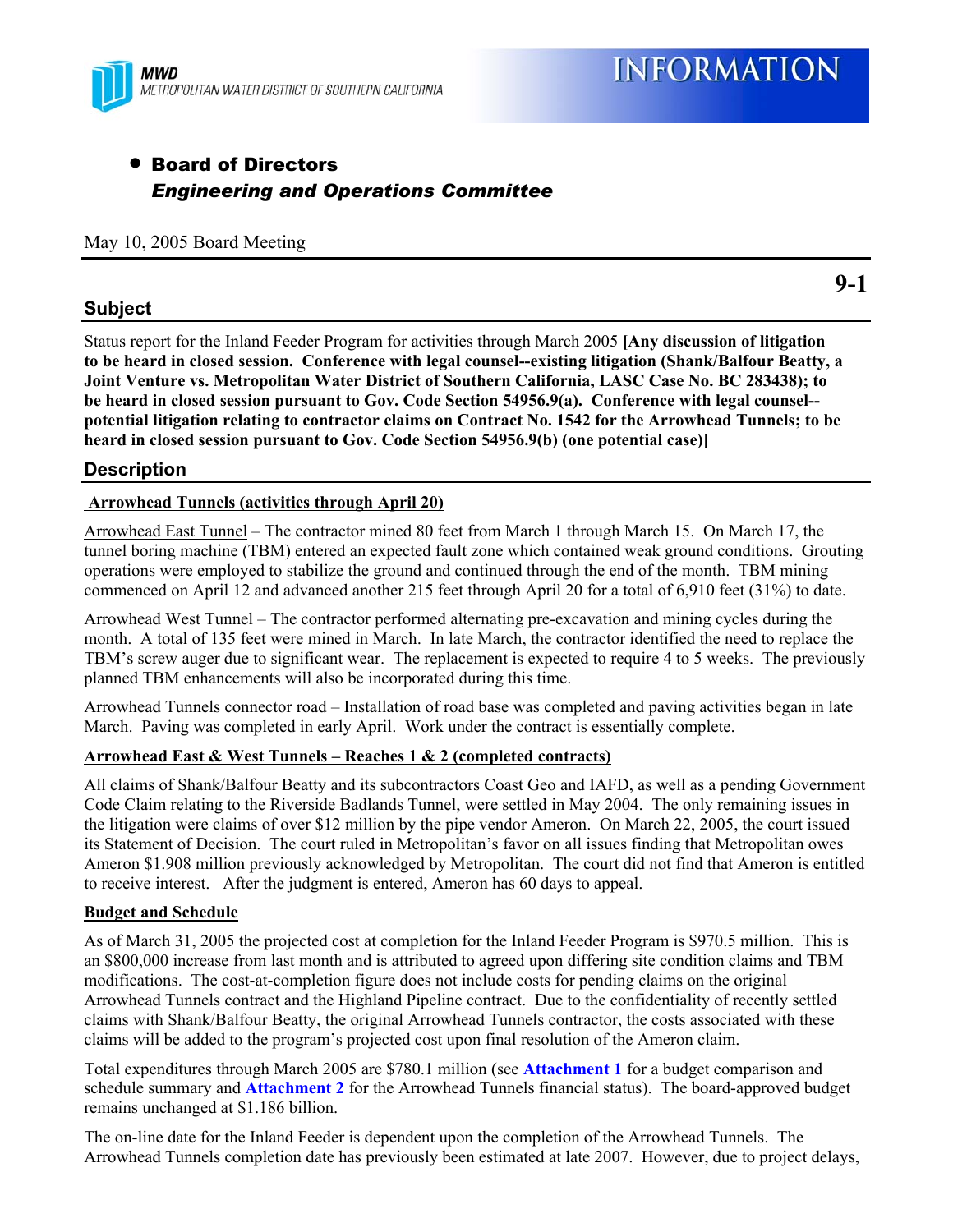including the major flood on Christmas 2003, the completion date is currently estimated at late 2008. Preexcavation grouting will likely continue to have an impact on project completion as the tunnels advance. Any changes to the project completion date, and costs associated with the schedule impacts, will be brought to the Board as new information becomes available.

Upon completion of construction, environmental mitigation measures will continue along the Arrowhead Tunnels alignment for up to two years in accordance with the Environmental Impact Report.

#### **Policy**

Board request

#### **Fiscal Impact**

Refer to **Attachment 1** and **Attachment 2**.

4/20/2005 *Roy L. Wolfe Manager, Corporate Resources Date*  4/21/2005 *Dennis B. Underwood CEO/General Manager Date* 

**Attachment 1 – Budget Comparison and Schedule Summary Attachment 2 – Arrowhead Tunnels Financial Status**  BLA #3245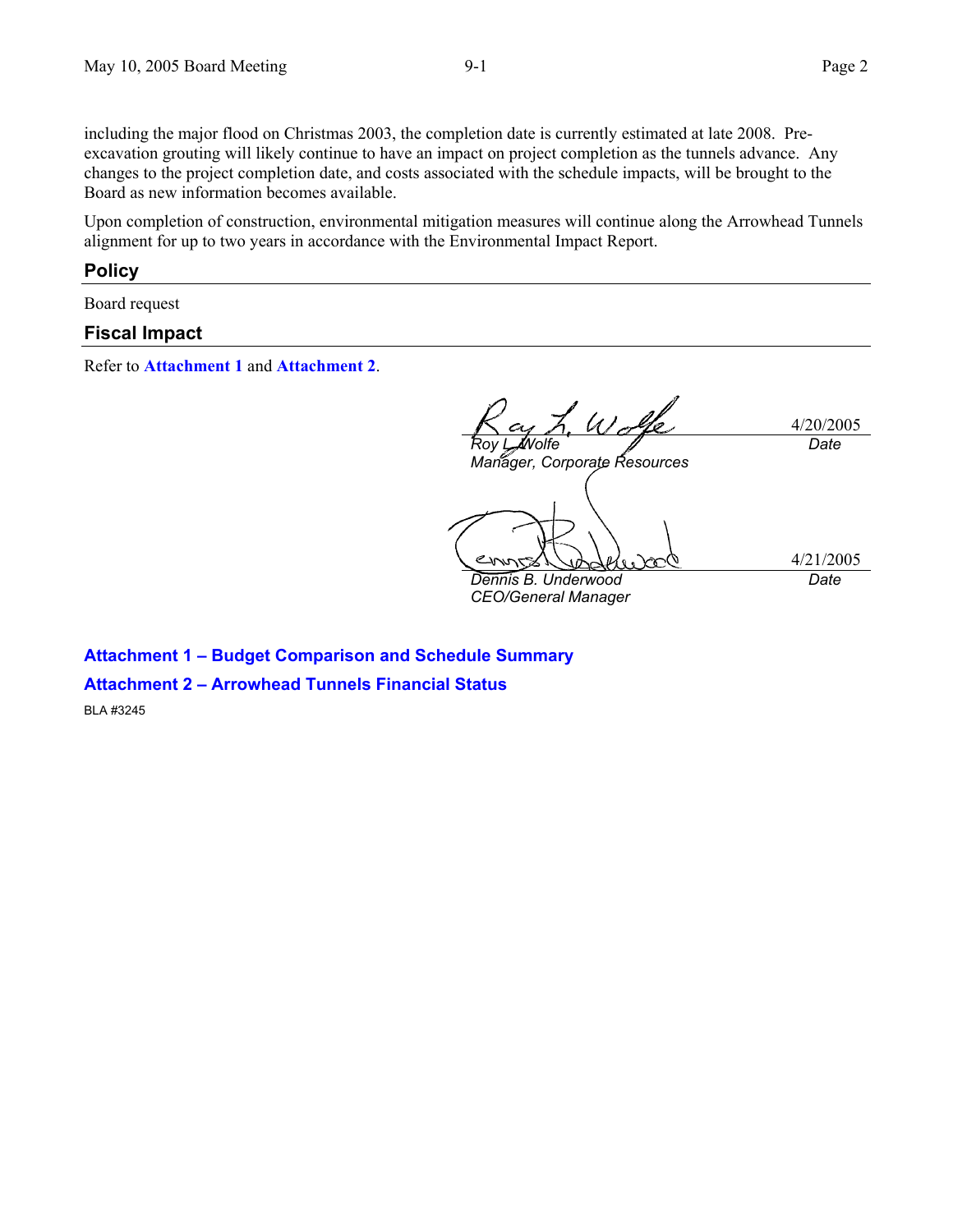| <b>Inland Feeder Program</b>           |  |
|----------------------------------------|--|
| Budget Comparison and Schedule Summary |  |

|                                        | <b>PROJECTED</b>        |  | <b>ACTUALS</b>    |      | <b>PROGRESS</b> |                                    | <b>COMPLETION DATE</b>                    |                 |                                   |                               |
|----------------------------------------|-------------------------|--|-------------------|------|-----------------|------------------------------------|-------------------------------------------|-----------------|-----------------------------------|-------------------------------|
|                                        | <b>BUDGET</b>           |  | <b>COST</b>       |      | <b>THRU</b>     | <b>PLANNED</b>                     | <b>ACTUAL</b>                             | <b>CONTRACT</b> | <b>FORECAST</b><br>(Mar-05) $(3)$ | <b>COMMENTS</b>               |
|                                        | (Mar-05)                |  | (Mar-05)          |      | (Mar-05)        |                                    | % COMPLETE   % COMPLETE<br>$(Mar-05)$ (1) | $(2)$ $(3)$     |                                   |                               |
| <b>Active Construction</b>             |                         |  |                   |      |                 |                                    |                                           |                 |                                   |                               |
| <b>Arrowhead Tunnels</b>               | \$<br>$329,317,000$ \$  |  | $300,557,000$ \$  |      | 120,720,000     | 72%                                | 42%                                       | Mar-07          | Nov-08                            | Under construction            |
| <b>Highland Pipeline</b>               | \$<br>$55,337,000$ \$   |  | $55,091,000$ \$   |      | 54,888,000      | 100%                               | 100%                                      | Sep-04          | $- - - - -$                       | Performing Contract Close-out |
| <b>Construction Support</b>            |                         |  |                   |      |                 |                                    |                                           |                 |                                   |                               |
| Right-of-Way and Land                  | \$<br>$50,172,000$ \$   |  | $50,172,000$ \ \$ |      | 49,492,000      | $- - - - -$                        | 99%                                       | -----           | - - - - -                         | -----                         |
| Environmental Planning/Mitigation      | \$<br>18,598,000 \$     |  | 18,598,000 \$     |      | 13,905,000      | $- - - - -$                        | 75%                                       | $- - - - -$     | -----                             | $- - - - -$                   |
| Program Management                     | \$<br>$32,401,000$ \ \$ |  | $32,401,000$ \$   |      | 28,162,000      | $- - - - -$                        | 87%                                       | -----           | -----                             | $- - - - -$                   |
| <b>Completed Projects</b>              |                         |  |                   |      |                 |                                    |                                           |                 |                                   |                               |
| Arrowhead West Tunnel Constr. (4)      | \$<br>$44,563,000$ \$   |  | 44,495,000 \$     |      | 44,492,000      | $- - - - -$                        | 100%                                      | -----           | -----                             | -----                         |
| Arrowhead East Tunnel Constr. (4)      | \$<br>$121,753,000$ \$  |  | 121,753,000 \$    |      | 121,420,000     | $\sim$ $\sim$ $\sim$ $\sim$ $\sim$ | 100%                                      | -----           | -----                             | $- - - - -$                   |
| Arrowhead Tunnels Design               | \$<br>29,380,000 \$     |  | 29,381,000 \$     |      | 29,381,000      | $- - - - -$                        | 100%                                      | -----           | -----                             | -----                         |
| Mentone Pipeline                       | \$<br>$32,112,000$ \ \$ |  | $32,112,000$ \ \$ |      | 32,025,000      | $- - - - -$                        | 100%                                      | -----           | -----                             | $- - - - -$                   |
| Highland/Mentone Pipeline Design       | \$<br>$16,122,000$ \$   |  | $16,121,000$ \ \$ |      | 16,121,000      | $- - - - -$                        | 100%                                      | $- - - - -$     | $- - - - -$                       | $- - - - -$                   |
| <b>Riverside Badlands Tunnel</b>       | \$<br>144,931,000 \$    |  | 144,931,000 \$    |      | 144,908,000     | $- - - - -$                        | 100%                                      | -----           | -----                             | $- - - - -$                   |
| Riverside North Pipeline               | \$<br>55,713,000 \$     |  | $55,713,000$ \ \$ |      | 55,713,000      | $- - - - -$                        | 100%                                      | -----           | -----                             | $- - - - -$                   |
| Riverside South Pipeline               | \$<br>$42,418,000$ \ \$ |  | $42,418,000$ \ \$ |      | 42,418,000      | $- - - - -$                        | 100%                                      | -----           | -----                             | -----                         |
| Inland Feeder Study / Initial Planning | \$<br>$8,024,000$ \$    |  | $8,024,000$ \ \$  |      | 8,024,000       | $- - - - -$                        | 100%                                      | -----           | -----                             | -----                         |
| Owner Controlled Insurance Program     | \$<br>18,700,000 \$     |  | 18,700,000 \$     |      | 18,475,000      | $- - - - -$                        | 99%                                       | $- - - - -$     | -----                             | -----                         |
| <b>Expended To Date</b>                |                         |  |                   | - \$ | 780,143,000     |                                    |                                           |                 |                                   |                               |
| Total Cost To Complete   \$            | $999,541,000$ \$        |  | 970,467,000       |      |                 |                                    |                                           |                 |                                   |                               |
| Remaining Budget   \$                  | $186,919,000$   \$      |  | 215,993,000       |      |                 |                                    |                                           |                 |                                   |                               |
| Total Approved Budget   \$             | $1,186,460,000$ \$      |  | 1,186,460,000     |      |                 |                                    |                                           |                 |                                   |                               |

(1) Based on work completed for construction reaches and \$ expended for construction support.

(2) Based on original contract duration and approved extensions.

(3) Completion date for Arrowhead Tunnels does not include time for grouting.

(4) Budget does not include Contractor Claims of \$5.3M and \$15.8M for the Arrowhead East Tunnel and Arrowhead West Tunnel, respectively.

NOTE: Overall completion = 37 of 44 miles (84%)